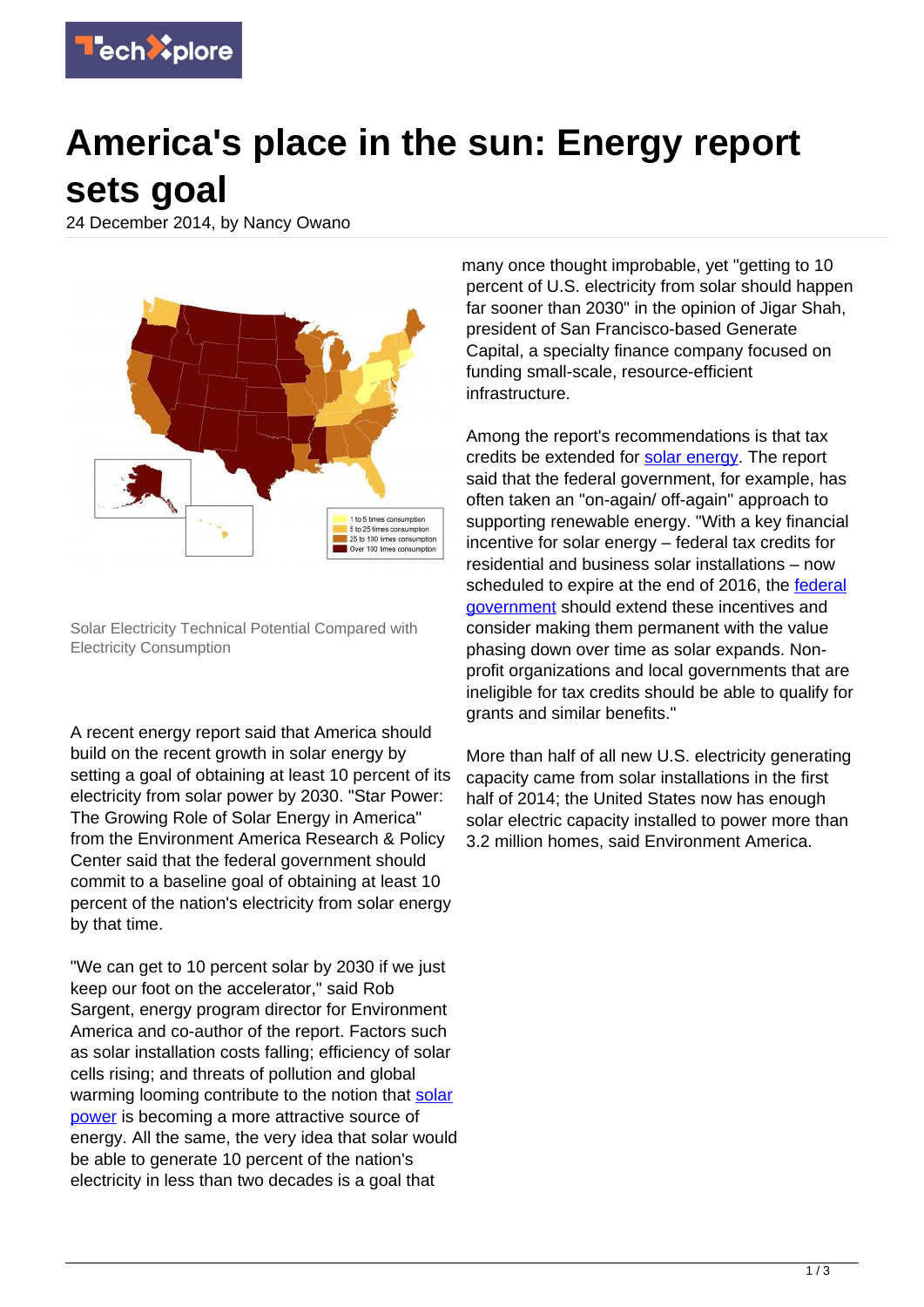



© 2014 Tech Xplore

The United States Can Generate 10 Percent of Its Electricity from Solar Power by 2030

"If 10 percent of our electricity came from pollutionfree solar power, the United States would reduce its global warming emissions by 280 million metric tons in 2030 – the equivalent of taking 59 million cars off the road." The report said that at that scale, it would help achieve the goals of the U.S. EPA's Clean Power Plan. "Proposed in June 2014, the Clean Power Plan sets national and state-by-state targets and deadlines for the reduction of power plant emissions, with the aim of reducing CO2 emissions from electricity production by 30 percent compared with 2005 levels."

The report referred to solar photovoltaic (PV) capacity," or "solar PV," for installed solar photovoltaic systems, distributed and utility-scale. "Solar electricity capacity" referred to all solar technologies that generate electricity, including concentrating solar power systems that use the sun's heat rather than its light to generate [electricity](https://techxplore.com/tags/electricity/) . The report's figures did not include other solar energy technologies, such as solar water heating.

## **More information:** —

[www.environmentamerica.org/new … rcent-solar-us](http://www.environmentamerica.org/news/ame/report-10-percent-solar-us-reach)[reach](http://www.environmentamerica.org/news/ame/report-10-percent-solar-us-reach)

— [www.environmentamerica.org/rep … solar-energy](http://www.environmentamerica.org/reports/ame/star-power-growing-role-solar-energy-america)[america](http://www.environmentamerica.org/reports/ame/star-power-growing-role-solar-energy-america)